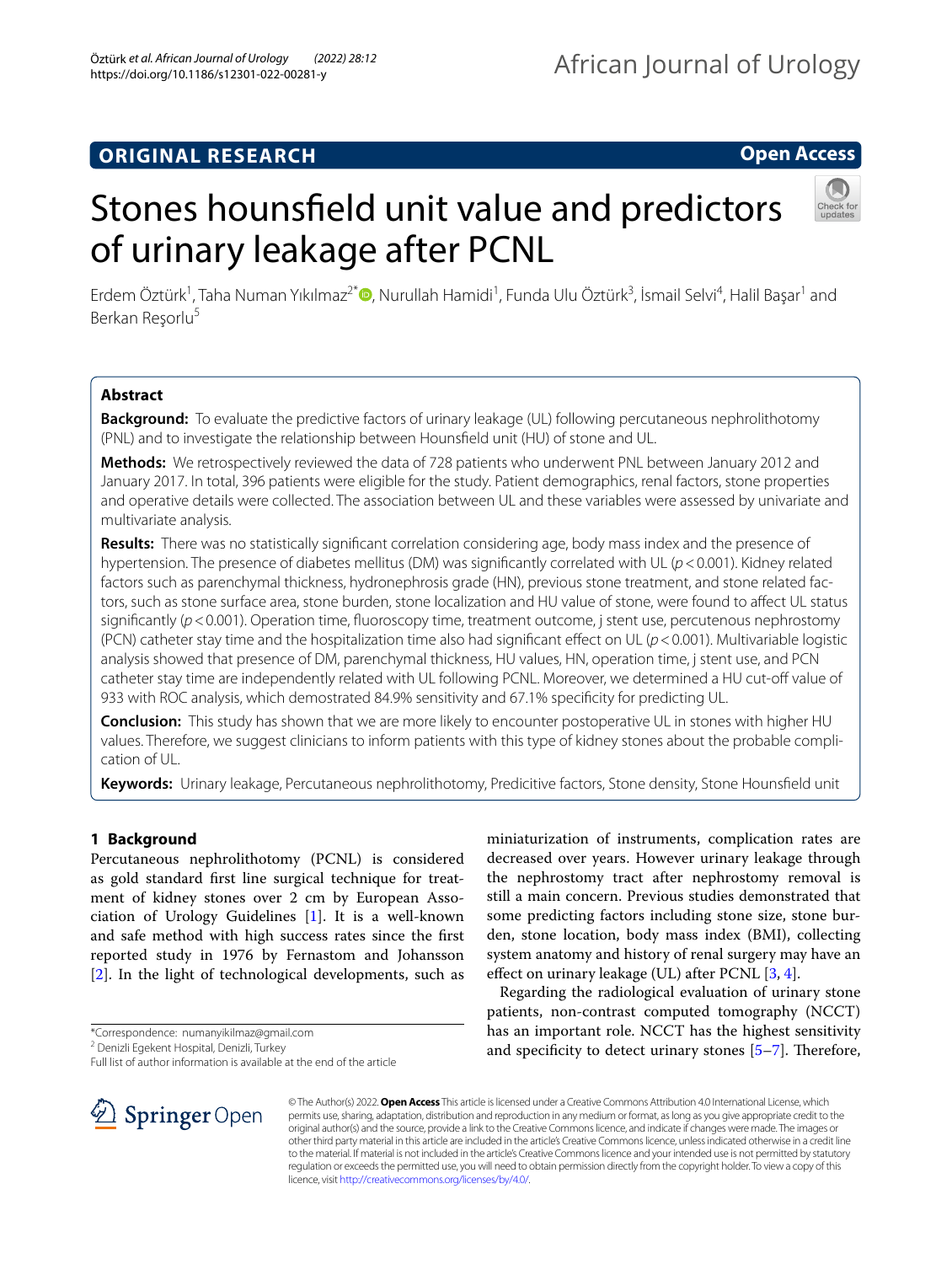NCCT is the most preferable radiological imaging method for the diagnosis of urinary stones. Hounsfeld Unit (HU) value particularly, has an important role for diagnostic evaluation. It has been reported that the HU value determined by the NCCT is associated with mineral composition and the success rate of surgical methods. To the best of our knowledge, there is no study in the English literature that evaluates the predictive role of HU value on urinary leakage (UL) after PCNL.

Our aim in this study is to specify the predictive factors of urinary leakage following nephrostomy removal and to evaluate the efect of HU on UL status.

### **2 Methods**

We retrospectively reviewed the data of 728 patients who underwent PCNL between January 2012 and January 2017. Patients with missing NCCT before procedure, complex stones which require multiple accesses, uncontrolled diabetes mellitus (blood glucose level>200 mg/ dL during the hospitalization period) and uncontrolled hipertension were excluded from the study. The data of remaining 396 patients were analyzed. Preoperative characteristics including age, sex, BMI, presence of diabetes mellitus (DM) and hypertension (HT) were recorded. DM was assigned for those having the diagnosis of type 2 disease at the time of surgery. The DM diagnosis was based on preoperative fasting glucose levels>126 mg/dL [[8\]](#page-5-6) and receiving current medical therapy for DM, such as oral antidiabetics or insulin. Owing to inadequate data for glycated hemoglobin ( $HbA_{1c}$ ) levels, we did not include this parameter. Stone surface area, stone burden, stone localization, parenchymal thickness (PT), HU values, existence of hydronephrosis, previous treatment, operation period, duration of the fuoroscopy, treatment outcome, j stent use, percutaneous catheter stay time, hospitalization period and the presence of UL were noted. These factors were compared according to the presence or absence of UL. Following the removal of the nephrostomy after PNL surgery, UL may occur in some of the cases from the nephrostomy tract. In this study, patients whose surgical incision become so wet that it needs sponge changes after the 6th hour of nephrostomy extraction were defned as UL.

#### **2.1 Surgical technique**

Prior to surgery, serum biochemistry, whole blood count, bleeding time, urine analysis and urine culture were performed. During the preoperative period, all patients underwent NCCT to evaluate the renal anatomy, stone location and screening for the existence of a retrorenal colon. The HU values were calculated for every patient with NeoRAD PACS system version 3.0. Region of interest (ROI) was drawn for every stone as large as possible. Stone burden was calculated by the formula established by European Association of Urology guideline. PT was measured by the NCCT at the planned calyx of puncture.

All PCNL procedures were performed under general anesthesia in prone position. First, 6 fr open ended ureteral catheter was replaced in lithotomy position. Then, the patient was turned to prone position. Collecting system was flled with radiocontrast fuid through the ureteral catheter and the percutaneous entrance was achieved. Track dilatation was performed with Amplatz dilatators (Microvasive/Boston Scientifc, Natick, MA). 26 fr nephroscope was inserted into the kidney through 30 fr access and a pneumatic lithotriptor was used to fragment the stones. Before fnishing the surgery, the collecting system and the ureteral passage were checked with antegrad pyelography. At the end of the procedure, 14 fr percutaneous mallecot nephrostomy were replaced. Decision for replacing an internal ureteral catheter was based on the suspect for the ureteropelvic junction injury or the presence of mobile residual fragments. Duration of fuoroscopy and operation were documented. Operation time was assumed as the interval between inserting the percutaneous needle and placing the nephrostomy tube. Patients who had no leakage or those with leakage less then 6 h after percutan nefrostomy (PCN) catheter removed were assumed as dry. This period of 6 h is essential, because UL less than this cut-of does not require additional hospital stay.

One month after surgery, stone-free rates were evaluated by ultrasonography (US) or NCCT. The procedure was considered successful if the patient was stone free or had residual fragments<4 mm.

#### **2.2 Statistical analyses**

Statistical analysis was performed using the SPSS software version 18.0. For UL status, the Mann–Whitney *U* test, chi-square tests and logistic regression analyses were used. Univariate and multivariate analyses were used to determine the relationship between the variables and surgery-related motor deficits. The predictive value of HU on UL status was assessed with the receiver operating characteristic (ROC) curve analysis to determine cutoff value. Statistical tests were considered significant at *p*<0.05. Odds ratios were presented with 95% confdence intervals.

## **3 Results**

Three hundred and ninety-six patients who underwent PCNL for kidney stone, were included in the study. The mean age of the patients was  $47.6 \pm 13.6$  years (range 16–82 years) with 201 (50.8%) males and 195 (49.2%) females. The rate of UL after nephrostomy removal was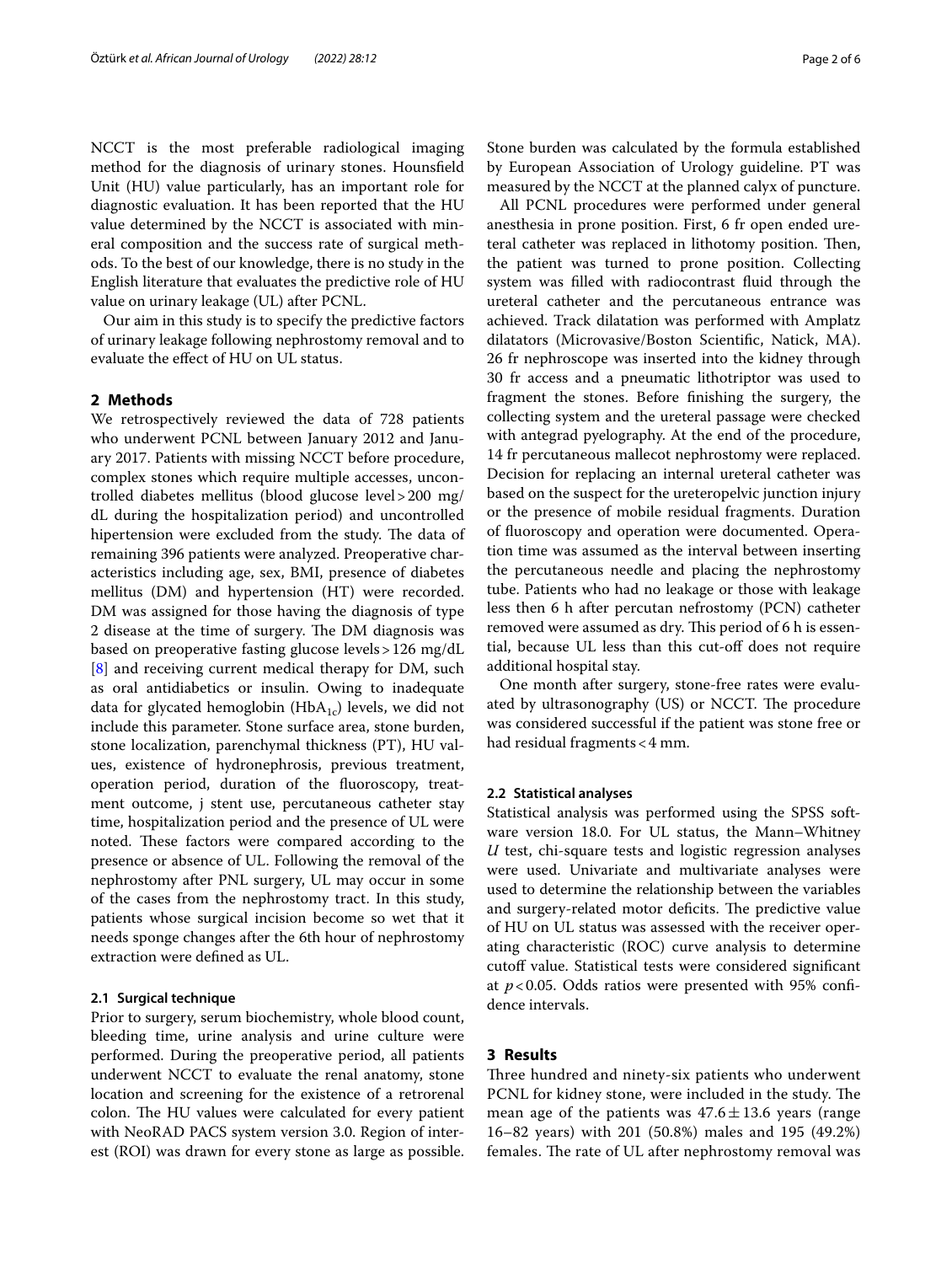40.1%. All data were divided into two groups: whether presence or absence of UL.

The impact of patient related factors on urinary leakage were shown in Table [1](#page-2-0). Age, BMI and presence of HT were comparable according to UL status. Women were more likely to have UL than men  $(p=0.003)$ . Furthermore, the presence of DM was signifcantly correlated with UL  $(p=0.000)$ .

<span id="page-2-0"></span>**Table 1** Impact of patient related factors on urinary leakage

|                          | Urinary Leakage  |                       | P value |
|--------------------------|------------------|-----------------------|---------|
|                          | Absent $(n=237)$ | Present ( $n = 159$ ) |         |
| Age                      | $46.8 \pm 13.09$ | 48.79 ± 14.27         | 0.432   |
| Gender (n)               |                  |                       | 0.003   |
| Male                     | 135 (67.1%)      | 66 (41.6%)            |         |
| Female                   | 102 (52.3%)      | 93 (47.7%)            |         |
| Body Mass<br>Index (BMI) | $25.5 + 3.21$    | $25.65 \pm 3.99$      | 0.488   |
| HT                       |                  |                       | 0.116   |
| No                       | 153 (62.9%)      | 90 (37.1%)            |         |
| Yes                      | 84 (54.9%)       | 69 (45.1%)            |         |
| DМ                       |                  |                       | ∩       |
| No                       | 198 (66.6%)      | 99 (33.3%)            |         |
| Yes                      | 39 (39.4%)       | 60 (60.6%)            |         |

The impact of kidney related factors and stone facts on UL were shown in Table [2.](#page-2-1) All the stone facts including surface area, burden, localization and HU value had impact on UL. The HU value was  $855.98 \pm 239.55$  in the leakage negative group, and  $1215.87 \pm 320.01$  in the leakage positive group  $(p=0.000,$  Fig. [1\)](#page-3-0). PT, presence of hydronephrosis (HN) and previous stone treatment history also increased the incidence of UL. When the subgroup analysis was performed according to the severity of HN, we found that there was a statistically signifcant diference between low-grade HN (grade 0–1) and highgrade HN (grade  $2-3$ ) ( $p=0.001$ ). A total of 129 patients (67.5%) with previous stone treatments were included (ESWL, PCNL, open surgery) and another subgroup analysis was performed accordingly. All these procedures were compared in between and we found that patients with previous PCNL or open surgery history were most likely to have UL than patients with no previous stone treatment history and with ESWL history  $(p=0.001)$ .

The impact of surgery related factors on UL status are shown in Table [3](#page-3-1). T operation time, fluoroscopy time, stone free status, j stent use, PCN catheter stay time and hospitalization time had significant impact on UL. There was no statistically signifcant relation between stone HU and predictors of UL.

In addition, all variables were selected for the fnal multivariate analyses (Table [4](#page-3-2)). The results showed

<span id="page-2-1"></span>**Table 2** The impact of kidney related factors and stone facts on urinary leakage

|                                       | Urinary leakage      |                       | P value      |
|---------------------------------------|----------------------|-----------------------|--------------|
|                                       | Absent ( $n = 237$ ) | Present ( $n = 159$ ) |              |
| Stone surface area (mm <sup>2</sup> ) | 226.19 (64-1176)     | 282.74 (106-1374)     | $\circ$      |
| Stone burden (mm <sup>3</sup> )       | 1558.2 (265-14,951)  | 2076.21 (623-17,565)  | 0.003        |
| Stone localization                    |                      |                       |              |
| Pelvic                                | 142 (70.2%)          | 60 (29.8%)            | $\circ$      |
| Isolated caliceal                     | 54 (51.4%)           | 51 (48.6%)            |              |
| Multiple + staghorn                   | 41 (46%)             | 48 (54%)              |              |
| Paranchymal thickness (mm)            | $13(9-18)$           | $10(7-16)$            | $\mathbf{0}$ |
| Hounsfield unit                       | $855.98 \pm 239.55$  | 1215.87 ± 320.01      | 0            |
| Hydronephrosis grade                  |                      |                       |              |
| $\circ$                               | 126 (77.7%)          | 36 (22.3%)            | 0            |
|                                       | 75 (59.5%)           | 51 (40.5%)            |              |
| $\overline{2}$                        | 27 (36%)             | 48 (64%)              |              |
| 3                                     | 9(27.2%)             | 24 (72.8%)            |              |
| Previous stone treatment history      |                      |                       |              |
| No                                    | 93 (72%)             | 36 (28%)              | 0.001        |
| <b>ESWL</b>                           | 63 (65.6%)           | 33 (34.4%)            |              |
| PCNL                                  | 60 (48.7%)           | 63 (51.3%)            |              |
| Open surgery                          | 21 (43.7%)           | 27 (56.3%)            |              |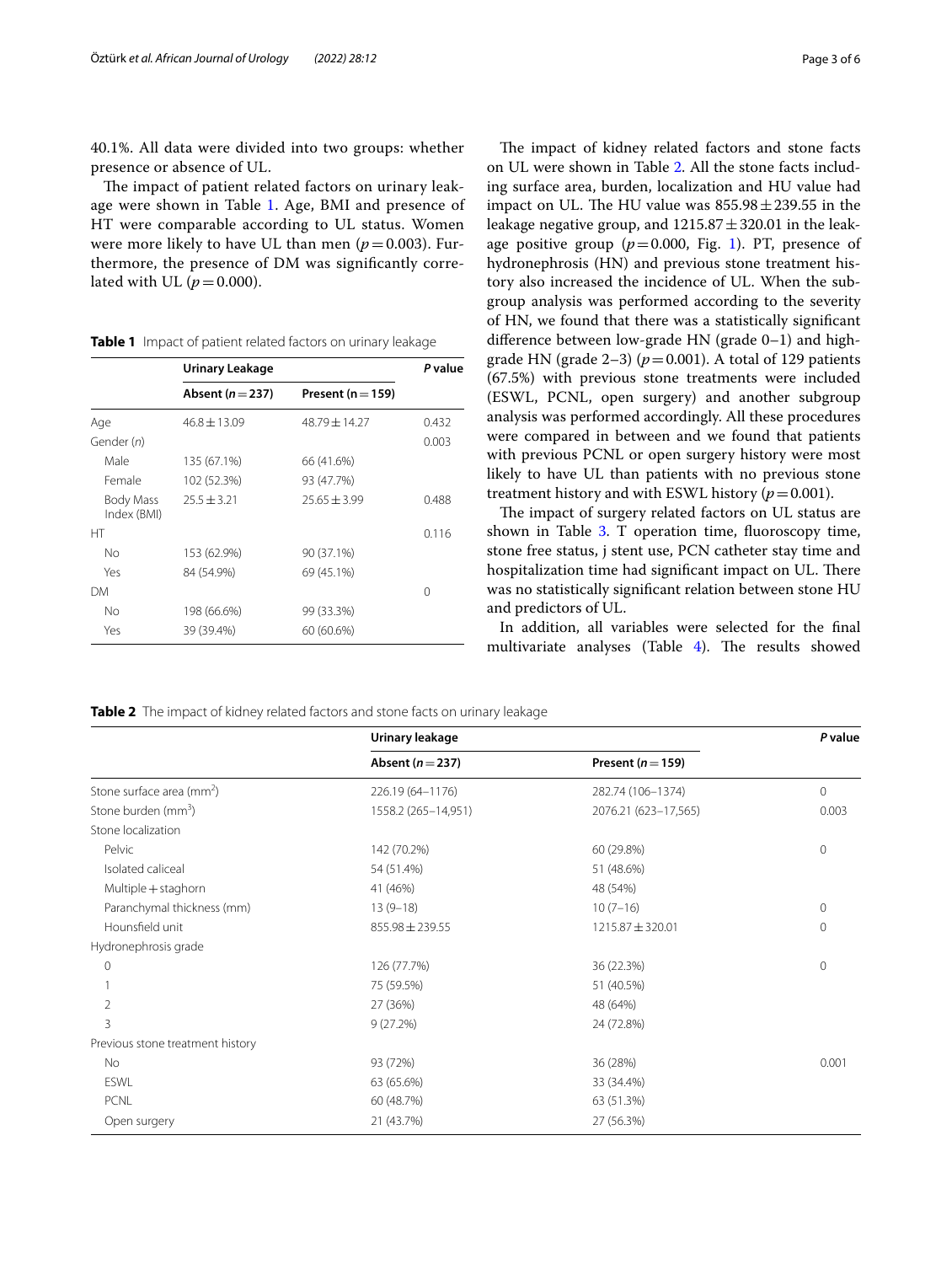<span id="page-3-0"></span>that, presence of DM (OR 4.64,  $p = 0.001$ ), PT (OR 0.77, *p*=0.002), HU value (OR 1.004, *p*=0.000), HN grade (OR 2.61, *p*=0.013), fuoroscopy time (OR 1.485, *p*=0.029), J stent use (OR 0.077,  $p = 0.000$ ) and PCN catheter stay time (OR 2.176,  $p = 0.000$ ) were independently linked to UL status after nephrostomy removal following PCNL, while the other variables were not signifcantly associated with UL status.

The predictive value of HU on UL status was analyzed using a ROC curve. Area under curve in ROC curve analyses was 0.827 and it was significant ( $p=0.000$ ). Furthermore, we determined that a HU cutoff value of 933 had 84.9% sensitivity and 67.1% specifcity for predicting UL (Fig. [2\)](#page-4-0).

## **4 Discussion**

In the current study, we aimed to evaluate the predictive factors of urinary leakage after PNL catheter removal following PCNL. To the best of our knowledge, this is the frst report in the English literature which investigates the relation between the HU values and urinary leakage.

Since the frst report of PCNL for kidney stones by Fernastom and Johanssonin in 1976 [\[2](#page-5-1)], a steadily increasing number of series have been reported in urological literature. During this period, there has been signifcant improvement in techniques, instruments and experience. Despite these improvements and high success rates, PCNL still has many complications such as blood loss, urinoma, urosepsis and adjacent organ injury [[9\]](#page-5-7). UL is also a major postoperative complication after PNL catheter removal with a reported incidence up to 70% [\[3,](#page-5-2) [4](#page-5-3)]. In another study, the prevalence of stent requirement after PCNL was reported as 4.3–5% [\[10](#page-5-8)]. In our experience, the overall incidence of UL was 40.1% and 11(2.7%) of our patients needed stent replacement.

<span id="page-3-2"></span>**Table 4** Factors associated with urinary leakage following the **PCNL** 

| OR    | 95% CI |        | P value |
|-------|--------|--------|---------|
|       | Min    | Max    |         |
| 4.640 | 1.944  | 11.074 | 0.001   |
| 0.770 | 0.651  | 0.910  | 0.002   |
| 1.004 | 1.003  | 1.006  | 0.000   |
| 2.614 | 1.222  | 5.594  | 0.013   |
| 1.485 | 1.041  | 2.118  | 0.029   |
| 0.077 | 0.035  | 0.169  | 0.000   |
| 2176  | 1.641  | 2.885  | 0.000   |
|       |        |        |         |

#### <span id="page-3-1"></span>**Table 3** Impact of surgery related factors on urinary leakage

|                              | Urinary leakage      |                       | P value |
|------------------------------|----------------------|-----------------------|---------|
|                              | Absent ( $n = 237$ ) | Present ( $n = 159$ ) |         |
| Operation time (min)         | $59.37 \pm 21.95$    | $74.62 \pm 27.47$     | 0       |
| Fluoroscopy time (min)       | $2.53 \pm 1.03$      | $3.65 \pm 1.31$       | 0       |
| Treatment outcome            |                      |                       |         |
| Failure                      | 30 (31.2%)           | 66 (68.8%)            | 0       |
| Stone free                   | 207 (69%)            | 93 (31%)              |         |
| J stent use                  |                      |                       |         |
| Absent                       | 69 (39.4%)           | 106 (60.6%)           | 0       |
| Present                      | 168 (76%)            | 53 (24%)              |         |
| PCN catheter stay time (day) | $1.9 \pm 0.74$       | $2.58 \pm 0.92$       | 0       |
| Hospitalization (day)        | $3.22 \pm 1.23$      | $4.83 \pm 1.41$       | 0       |

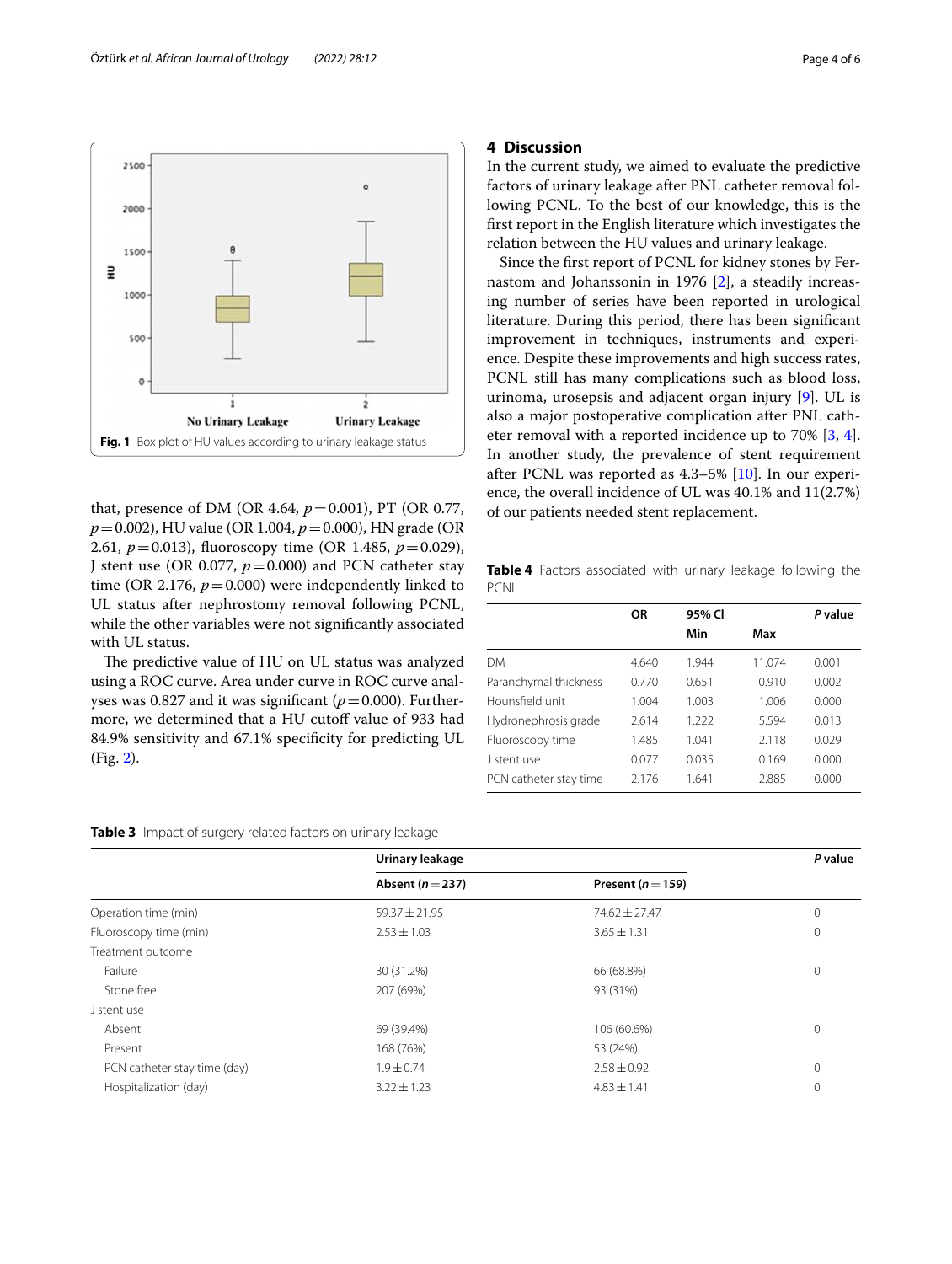

<span id="page-4-0"></span>The literature about the BMI effect on PCNL outcomes is unclear. Some reports concluded that BMI had an impact on complication rates of PCNL [[11](#page-5-9), [12](#page-5-10)], while some studies noted that BMI did not afect the UL status after PCNL [\[13](#page-5-11), [14\]](#page-5-12). Dirim et al. [[3\]](#page-5-2) noted that BMI did not afect the UL status after PCNL. Our fndings are consistent with this report.

To the best of our knowledge, the efect of diabetes mellitus on urinary leakage has not been evaluated before. In the present study, we also found that the presence of DM increased the urinary leakage incidence. As we know, there are many factors that contribute to the altered tissue repair of DM [[15\]](#page-5-13). DM causes microvascular disease which results decreased blood flow and insufficient oxygen delivery. These factors may delay the closure of renal parachimal puncture which may cause urinary leakage. On multivariate analysis, DM was found to be an independent predictive factor for UL after PNL catheter removal.

Dirim et al. [\[3](#page-5-2)] and Ansari et al. [\[4](#page-5-3)] did not demonstrate correlation between the stone burden and UL. However, as opposed these results, we found that UL was correlated with both stone surface area and stone burden. Additionally, we compared the stone localization and found that multiple calyceal and staghorn stones were also correlated with UL. We thought that all these stone characteristics make surgery more difficult and causes more complications.

Previous studies evaluated the relationship between the hydronephrosis and UL [\[3](#page-5-2), [4,](#page-5-3) [10\]](#page-5-8). All these studies concluded that UL increases with the degree of HN. In the present study, we also confrmed the same results. Furthermore, due to our subgroup analyses, UL is statistically signifcant in high-grade HN (grade 2–3).

The association between renal PT and UL has been investigated in some studies. Uyetürk et al. [[16](#page-5-14)] found 17.2 mm optimum cut-of value of PT for hospitalization  $\leq$  12 h with 90.2% sensitivity and 69.4% specificity. Ansari et al.  $[4]$  $[4]$  determined 17 mm cut-off value of PT hospitalization of patients due to prolonged urinary leakage with 95.2 sensitivity and 60.2% specificity. The present study also confrmed that the PT in access line is inversely correlated with UL on multivariate analyses.

The HU values determined in NCCT provide information about stone density and stone formation. There are a lot of publications about HU values and outcomes of the treatment option like SWL and PNL. Quzaid et al. [[17\]](#page-5-15) reported that HU threshold of 970 was predictive for successful ESWL. While Gok et al. [\[18](#page-5-16)] did not fnd any correlation between HU values and PNL success rates, Gücük et al. [[19\]](#page-5-17) reported higher success rates with lower HU values. Although the correlation between the HU values and success rates has been studied many times until now, the relationship between the HU values and UL status following PCNL procedure has not been discussed in literature so far. In the present study, we hypothesized that the higher HU values would be correlated with UL and multivariate analyses confrmed this hypothesis. We tried to obtain a threshold for HU values. There are no published data on this issue. When we performed the ROC curve analyses, the optimum cut-of value of HU for UL was 933 with 84.9% sensitivity and 67.1% specifcity.

Dirim et al. [\[3](#page-5-2)] had pointed out that the presence of previous renal stone surgery or SWL treatment had no impact on urinary leakage following PCNL. In subgroup analysis, this study also demonstrates that previous SWL did not afect leakage status, whereas our fndings indicate that open surgery or PCNL history had efect on urinary leakage. But on multivariate analyses none of them remained signifcant.

Diferently from the literature, we also evaluated the efect of surgery related factors incluiding operation and fuoroscopy time, treatment outcome, j stent use, PCN catheter stay time and hospitalization time on UL. On univariate analysis we observed that all these factors had effect on urinary leakage. When we performed multivariate analysis, fuoroscopy time, j stent use and PCN catheter stay time were found to be independently and signifcantly associated with UL.